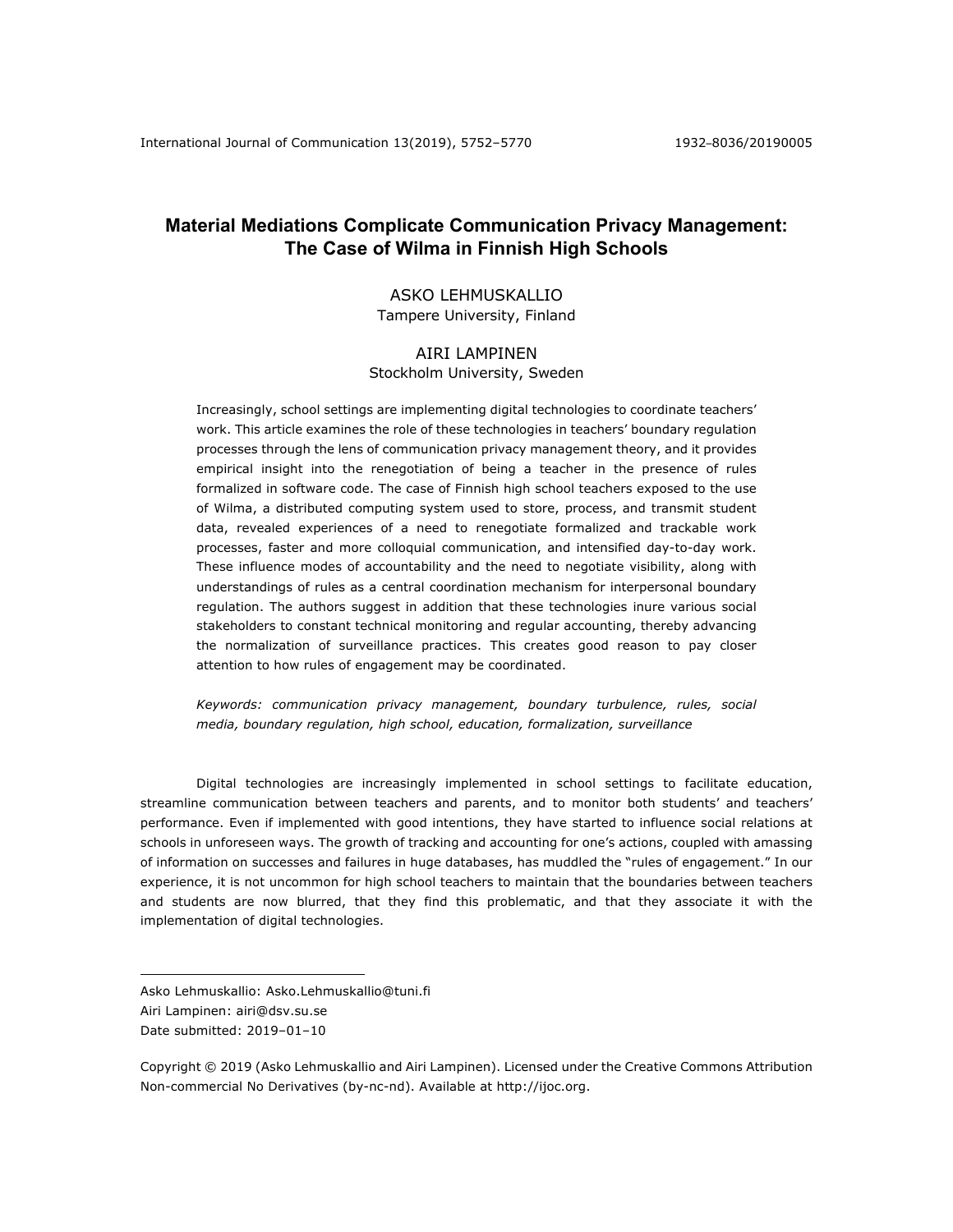As characterized by Petronio (2002), fuzzy privacy boundaries are a possible source of boundary turbulence. The affordances of novel communication technologies complicate boundary management by introducing parallel mechanisms for coordinating social interactions that differ greatly from earlier modes of communication. Their implementation is an opportune moment for reevaluating how coordination is handled because earlier rules of engagement need to be modified and adjusted. Our recent interviews with high school teachers, however, show that this blurring of privacy boundaries, with the associated turbulence, remains poorly understood once digital communication technologies are deployed in their workplace and in society at large.

In diverse countries, among them the United States, Switzerland, and Finland, schools have implemented systems for reporting incidents internally and to communicate conveniently with relevant stakeholders, such as the parents. In Finland, where these systems have been in use since 2000, most schools have implemented the Wilma distributed computing system, by StarSoft, to store student data in preconfigured databases, process the data in accordance with prescriptive rules, and transmit the resulting information to selected parties. In 2013, StarSoft reported that Wilma is used in more than 95% of primary and secondary schools in Finland, and its acquisition in 2016 by Visma heralded its introduction for higher education facilities and kindergartens. With its rules, the system influences norms as to how teachers "should" act, thereby ushering in situational uncertainty related to social roles. Moreover, using Wilma is compulsory for the parents, too—at least if they want to be informed of changes in class schedules, see requests related to sports practice, and the like. These developments gave impetus to our study of high school teachers' experiences of Wilma and its impacts on interpersonal boundary management.

Our study was grounded in Petronio's (2002, 2013) communication privacy management (CPM) theory, a rule-based approach that extends Altman's (1975) early work to account for complexity in boundary management processes. The concept of rules is important in CPM, where it can be understood to refer to an ad hoc situational guideline for determining what kinds of information to reveal, to whom, and when, by placing particular emphasis on social context. Recently, CPM theory has been applied in an educational context, with scholars such as Hosek and Thompson (2009) studying how privacy rules are developed and privacy boundaries are coordinated in a university context and within the student–teacher relationship. This article answers Hosek and Thompson's call for research that addresses how the Internet affects boundary regulation in schools. In doing so, it builds on and complements CPM scholarship on computer-mediated communication and interpersonal boundary management (Child, Haridakis, & Petronio, 2012; Child & Westermann, 2013; DeGroot & Vik, 2017; Frampton & Child, 2013; Imlawi & Gregg, 2014; Lampinen, 2016; Litt & Hargittai, 2014; Palen & Dourish, 2003; Petronio, 2013; Pike, Bateman, & Butler, 2009; Stutzman & Hartzog, 2012; Vitak & Kim, 2014).

Our study focused on the role that material mediations play in boundary regulation processes, specifically by providing empirical insight into the renegotiation of being a teacher in the presence of rules formalized in software code. Lauer (2012) has argued that 19th-century inventions, including photography, the phonograph, and the telephone, have contributed to the proliferation of evidence-producing communication technologies—or even an evidential paradigm—and thus to the intensification of contemporary surveillance. That perspective only accentuates the need for further research on privacy management in conditions of electronic surveillance in the workplace and as surveillance is becoming normalized, at least in terms of what young people accept as part and parcel of full participation in social life (Fulton & Kibby, 2017). Whereas Allen, Coopman, Hart, and Walker (2007) examined the establishment of privacy boundaries during new-employee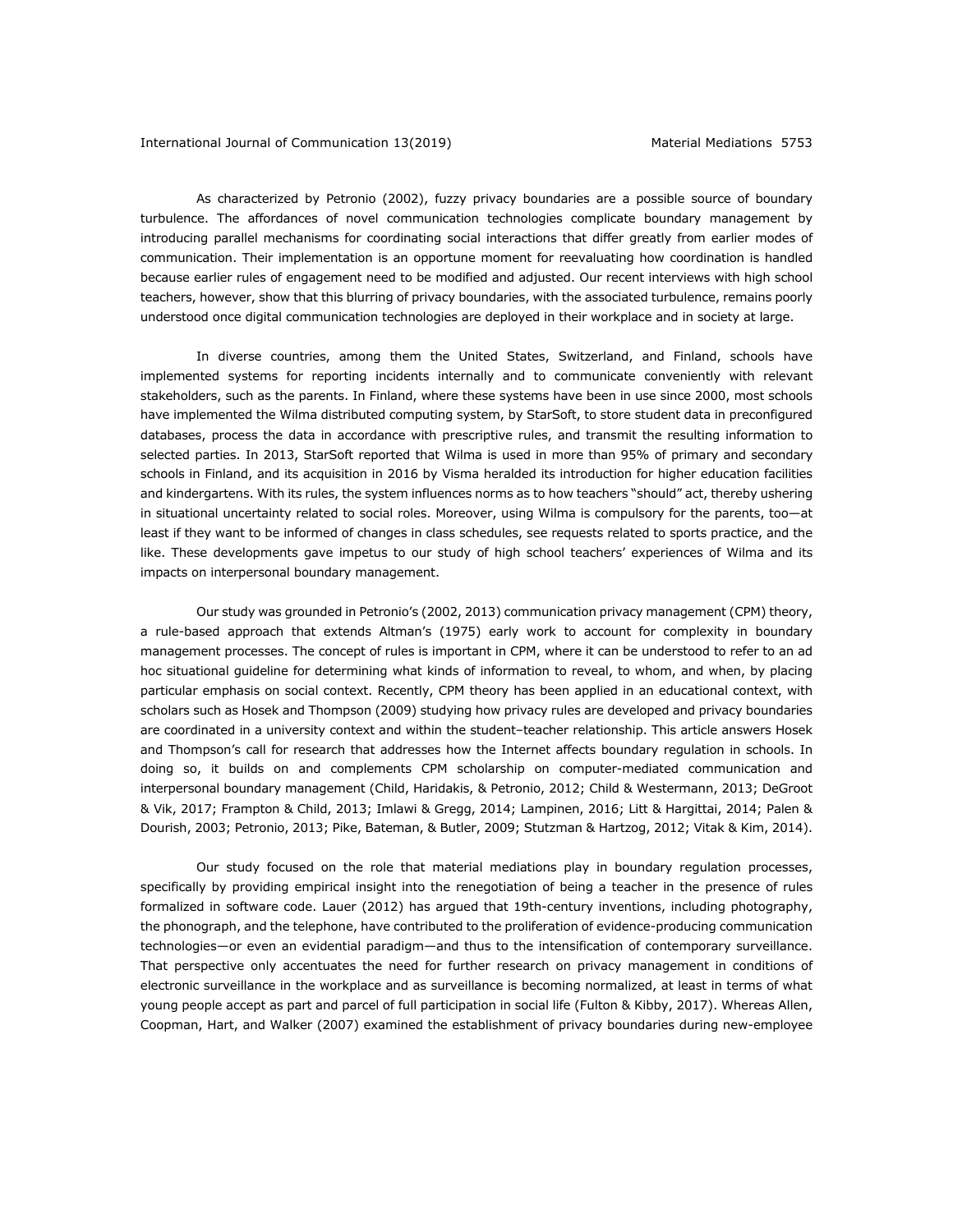orientation, we turn our attention to a case wherein the organizations change as new technology gets introduced. Although teachers have long needed to adjust to codes of conduct enshrined in legislation, national curricula, and school-specific guidelines, the obligatory use of particular software in teaching influences the flexibility of making personal choices, based on the teacher's professional discretion, and it changes patterns linked to teachers' accountability for their work. We address the roles played by various communication media in the renegotiation of privacy boundaries, placing emphasis on the complex mediated entanglements within which teachers navigate socially (Vigh, 2009). In addition to CPM scholarship, we thus contribute to computersupported cooperative work scholars' research on affordances and relational infrastructures (Bowker, Timmermans, Clarke, & Balka, 2016; Guribye, 2015; Schmidt & Simone, 1996) and also to the growing body of research in media studies (Evans, Pearce, Vitak, & Treem, 2017; Gillespie, Boczkowski, & Foot, 2014; Marwick & boyd, 2014; Schüttpelz, 2016).

We will begin by describing Wilma, the software system at the center of our analysis, and introducing our theoretical framework and the setting for our study. We then present our analysis of teachers' experiences of Wilma, elaborating on how the software system formalizes work processes and renders them more traceable, supports faster and more colloquial communication, and intensifies the day-to-day interactions at work. The introduction of Wilma in schools transforms rules for boundary linkages, boundary co-ownership, and boundary permeability.

## **The Wilma Software**

Wilma has become a central coordination tool in Finnish school settings. It includes a set of rules addressing how to archive, process, and transmit information that pertains to everyday activities in schools. Wilma's Web-based interface enables students, teachers, and parents to follow and coordinate education work, with the back end involving databases provided via two separate programs, Primus and Kurre, to enable management of student- and education-related school matters. In line with our interviewees' practice, we refer to the entire bundle of software (composed of the Web-based interface and the databases) as Wilma.

Wilma provides channels for one-to-one and one-to-many communication among teachers, students, and the students' guardians. Some interviewees compared Wilma's messaging functionality to instant messaging and others to e-mail. The messaging function can be used by any parties to communicate with any others, except that parents cannot send messages to students. Wilma's functions are categorized by the action involved, helping people organize, report, and share information related to day-to-day school life. In essence, Wilma provides a discipline mechanism applied for reporting school-related data to the stakeholders. It aids the school in its work as a broader disciplinary institution, helping to form students' bodies into societally desired ones, as "primuses," as literally suggested by the database name.

The various stakeholders differ in their access and communication rights and hence experience the system in different ways. Each group interacts with a Web-based interface tailored to that group and personalized for it and its individual members. Instead of allowing users to add "friends" and thereby determine the sets of people they interact with, as is typical of social-network services in the leisure domain, Wilma establishes an online social network for each individual, based on that person's role in the social world of the school.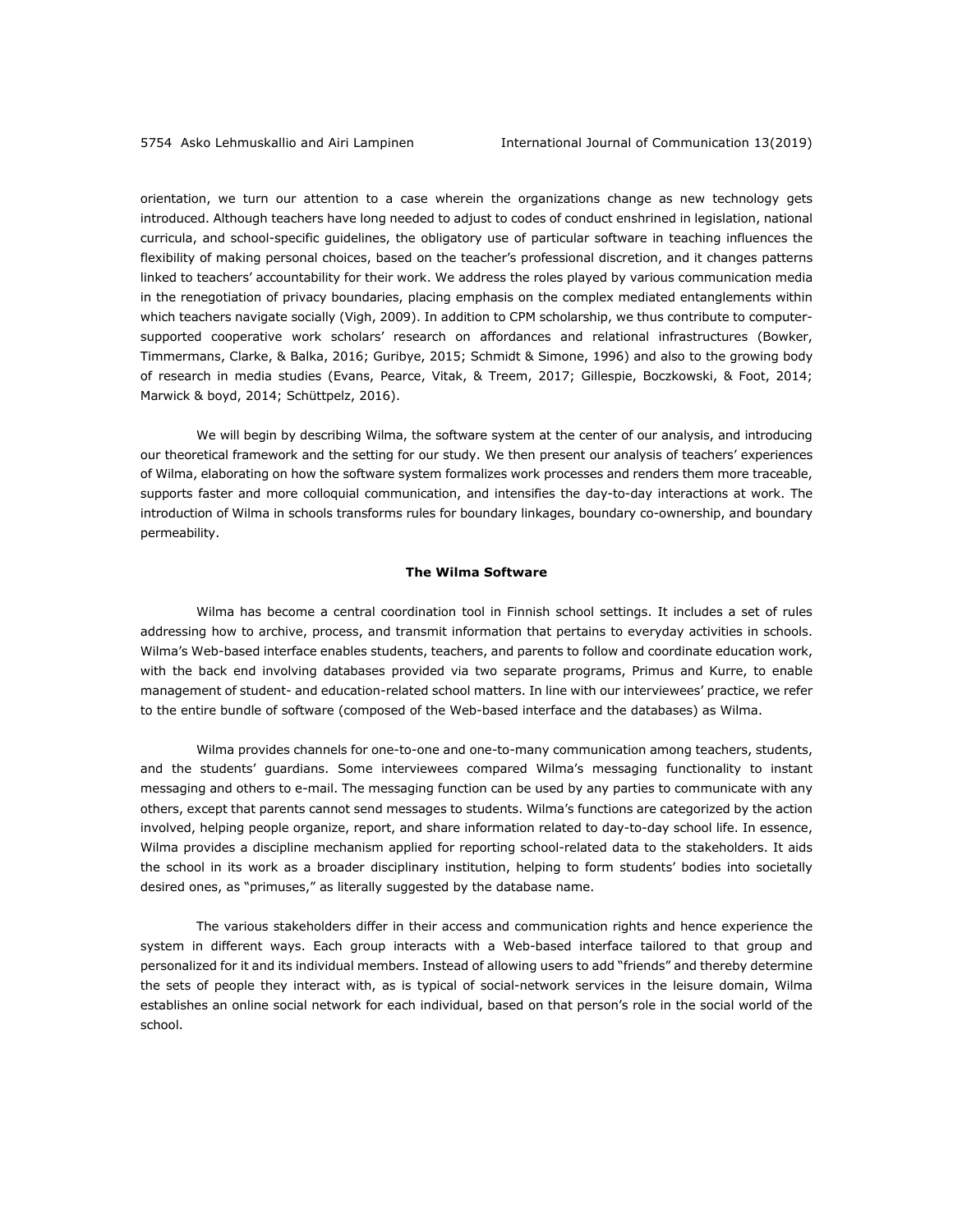Teachers, including the principal and school counselors, have the most extensive access rights, with the principal having access to all content, the study advisers to most, and the teachers to information on the school in general and on the groups and individual students whom they teach. Teachers use the system both for gathering and tracking data about students and for communicating with students, other teachers, and parents. The students, in turn, obtain general information related to the school and their curriculum, their grades, and their absences, whereas parents (or other guardians) get information about the child and the school in general. Students are able to access their own data and communicate with school representatives. Parents, too, can access the relevant student's data. They can also use Wilma to communicate with teachers. If this is not outright required, they are at least very strongly encouraged to do so.

## **Theoretical Background**

We subscribe to scholarship arguing that privacy should be considered explicitly in its social context (e.g., considering contextual integrity; see Nissenbaum, 2010) and with sensitivity to the networked character of digital social interaction, especially such elements as networked privacy (see Marwick & boyd, 2014). Literature on interpersonal boundary regulation and CPM (Altman, 1975, 1977; Petronio, 2002, 2013) has offered models for considering negotiation of privacy within a broader social context. One premise of that work is that humans as social beings take up roles in interpersonal interaction and may behave differently in keeping with the particular situation in which they find themselves. The same individual might talk, walk, and think differently when acting as a teacher than when filling the role of a friend, a tourist, or a spouse. These regulation mechanisms can be employed not only by an individual but also by groups of people, who may regulate their boundaries together (Altman, 1975; Petronio, 2002).

## *Boundary Regulation as an Interpersonal Process*

Altman is commonly credited with providing a framework for understanding boundary regulation as an interpersonal process. His framework is widely used in research on computer-mediated communication (see, e.g., Palen & Dourish, 2003; Stutzman & Hartzog, 2012) and is of particular importance for recent work employing Petronio's (e.g., 2002, 2013) approach to CPM (Child et al., 2012; Child & Westermann, 2013; DeGroot & Vik, 2017; Frampton & Child, 2013; Litt & Hargittai, 2014; Pike et al., 2009; Vitak & Kim, 2014).

The starting point here is an individual who, irrespective of cultural variation (Altman, 1977), needs ways to manage a "satisfactory match of desired and achieved privacy" (Altman, 1975, p. 26). In Altman's model, privacy is a dialectical process that is influenced by the inputs from others to an individual and the outputs that the individual gives to others. Excessively little interaction leads to social isolation, and too much yields feelings of crowding and intrusion. According to Altman, boundary regulation processes are essential for defining boundaries of the self. The means to control, define, and observe boundaries give agency to the individual, who is considered able to regulate the boundaries in an effort to make sure the level of privacy desired and the level achieved match.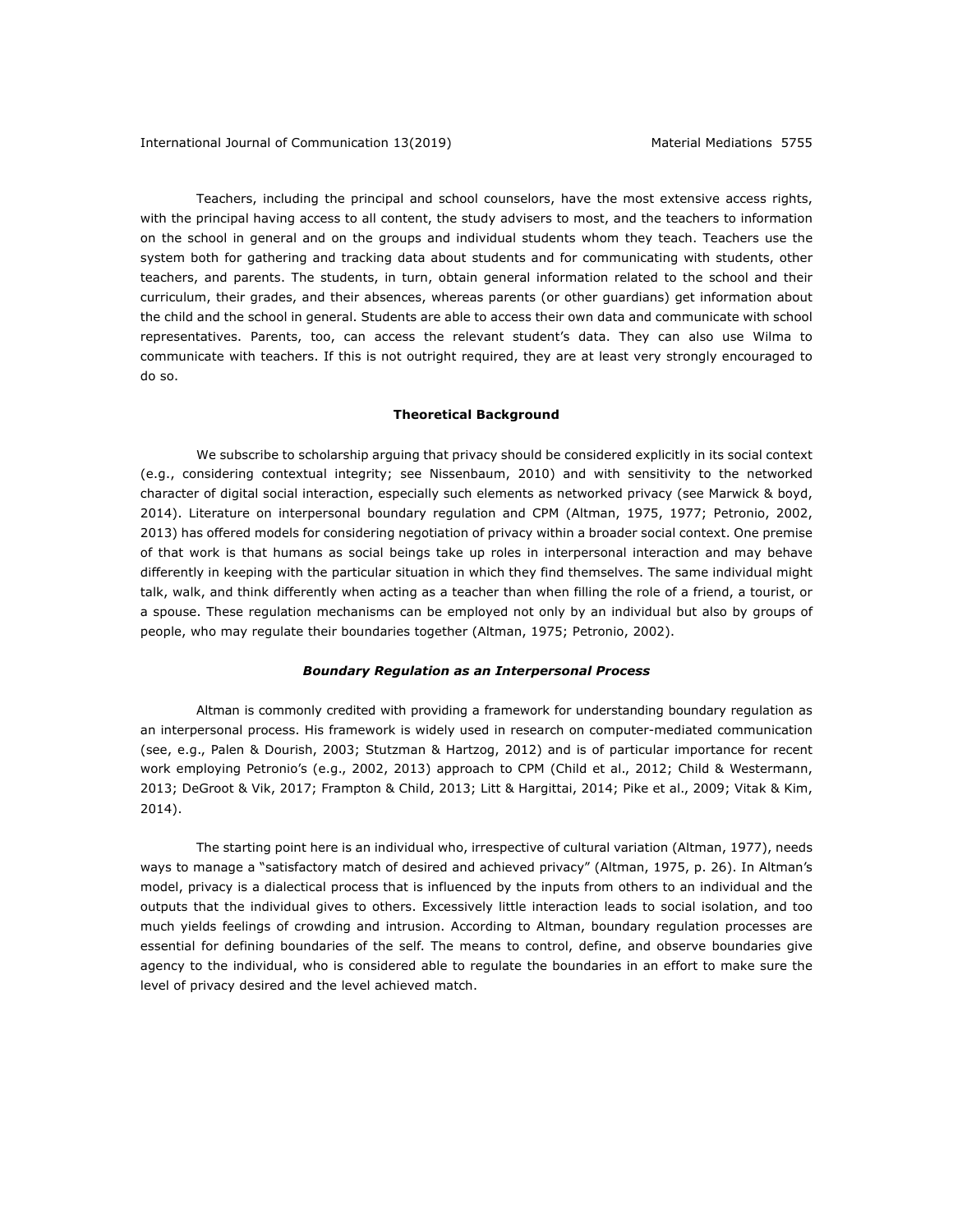#### *Communication Privacy Management Theory*

Petronio took Altman's approach further by developing CPM theory, which focuses explicitly on the ways in which individuals and groups decide how to regulate the revealing or concealing of private information and provides more in-depth understanding than does Altman's fundamentally cybernetic model. Petronio (2002) suggests that "when we reveal, we disclose private information" (p. 5). The definition is narrowed down by suggesting that private information is something individuals consider to have personal ownership over (Child & Petronio, 2011, p. 23) and that individuals develop and apply rules to control information flow (Petronio, 2002). From these starting points, she goes on to characterize boundary regulation as a rule-based management system that individuals and groups employ for deciding to whom private information is to be disclosed and from whom it is to be withheld (Petronio, 2002, p. 86). Once an individual shares a particular piece of private information, that information becomes collectively co-owned by those among whom it is shared. In sharing, the individual applies rules addressing with whom to share what kinds of information, when, and under what circumstances.

Petronio's rule-based rendering of how information flows are controlled in social interaction pays particular attention to this collectively co-owned information and to how people manage collective boundaries, such as those within families, in groups of friends, or among work colleagues (in our case, teachers). Scholars of CPM posit three types of rules that are used to coordinate the flow of private information and manage collectively held boundaries (Child & Petronio, 2011, p. 24; Petronio, 2002). First, privacy-boundary permeability rules are rules that individuals and groups develop and employ for regulating the kind and amount of private information that they disclose to others. These might be very rigid, allowing very little private information to be revealed, or rather loose, restricting the revelation of only a few specific types of private information. Second, privacy-boundary ownership rules are applied to regulate who possesses specific types of information. When disclosing private information, an individual might, for instance, reserve the right to decide on those to whom others are allowed to reveal the information. Finally, privacy-boundary linkage rules are rules that individuals and groups apply to decide on the people to whom private information is linked and, thus, whose concern the private information is going to be. For example, people in certain professions, such as teachers or police officers, are required to reveal private information to state authorities when that information may indicate harm to people or damage to property.

### *Boundary Turbulence and the Notion of a Rule*

Central to both Altman's and Petronio's approach is the understanding that individuals must proactively regulate interpersonal boundaries and that if they do not do so, they risk not having a "satisfactory match of desired and achieved privacy" (Altman, 1975, p. 26). When expectations have not been fulfilled, boundary turbulence occurs, and rules for regulating private information have to be renegotiated. Petronio (2002) notes that "turbulence occurs when the rules for managing the tensions between privacy and disclosure somehow fail to be coordinated among the boundary members" (p. 19). Accordingly, although rules are situational and contextually applied, some rules gain stability by being repeatedly used or with the expectation of use. These rules may be maintained by an individual, dyad, or collective, as in the case of rules on disclosure of family or corporate affairs. While boundary turbulence may take many forms, it—as the word "turbulence" suggests—describes a situation of confusion or conflict, found when outcomes are not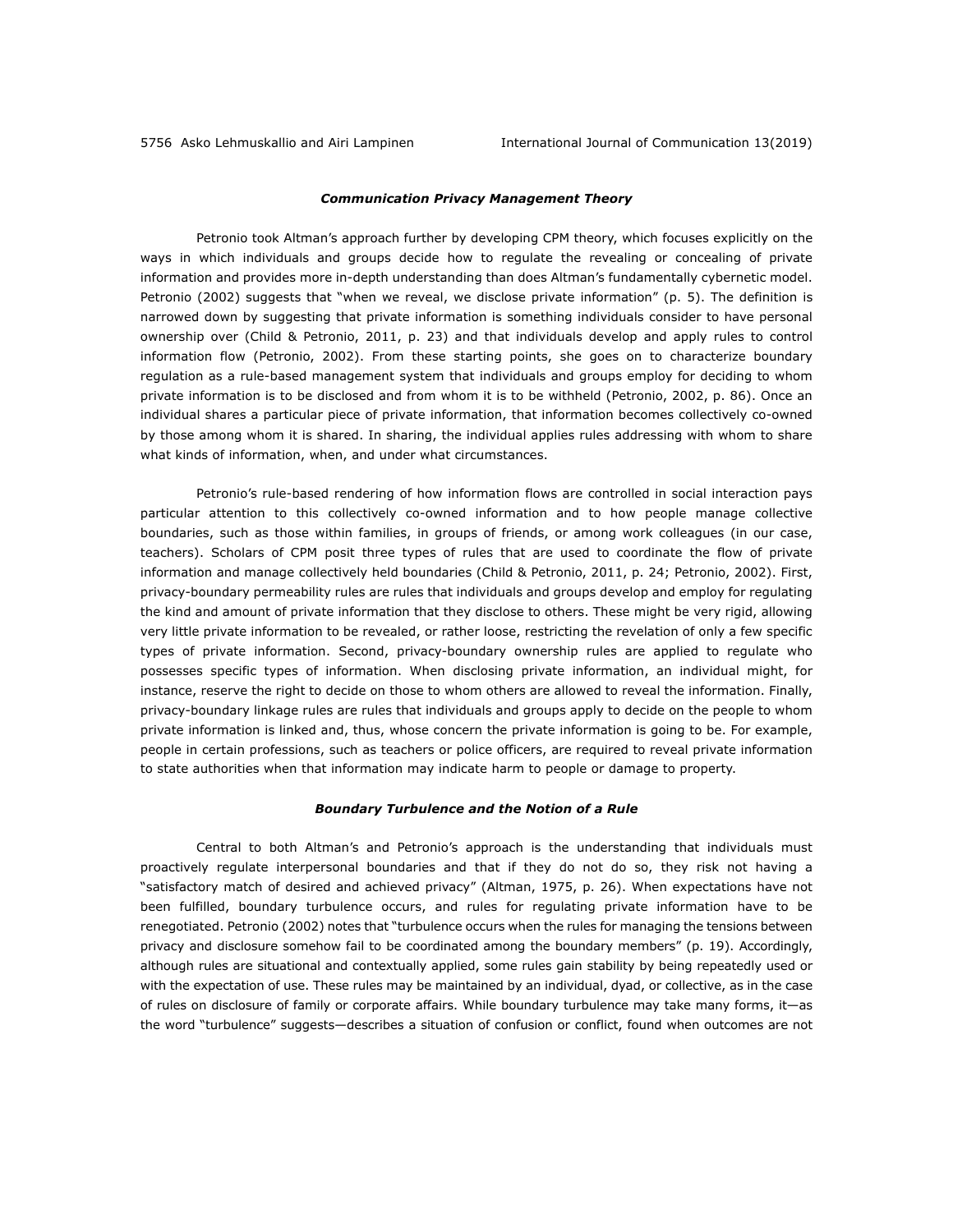in line with the desires and expectations of those involved. It follows that, in many cases, active coping strategies are developed for dealing with boundary turbulence.

The notion of a rule, although central for description of communication privacy theory, is, again, very broadly defined in Petronio's (2002) work. She presumes that "private disclosures are dialectical, that people make choices about revealing or concealing based on criteria and conditions they perceive as salient, and that individuals fundamentally believe they have a right to own and regulate access to their private information" (p. 2). Although Petronio describes rule management processes as central to her framework, "rule" seems to denote primarily a situational heuristic that is contextually applied. Hence, rules are not fixed ab initio, but change over time, may be not adhered to in some cases, and can be renegotiated. By its very nature, the "rule" structuring device that is so central to the theory is flexible, malleable, and adjustable.

## *Activated Affordances and Relational Infrastructures*

There is an important difference between the notion of rules as discussed by Petronio and rules as implemented in a software system such as Wilma: Whereas Petronio's understanding of a rule refers to situated, often ad hoc, guidelines for determining what kind of information to disclose to whom and when, algorithmic systems, including Wilma, rely on rules that have to be explicitly laid out in software structures. This formalizes the sequence of operations, leaving less freedom and flexibility for pursuing boundary negotiation. These kind of computing systems thereby formalize social relations, transforming how they may be upheld and negotiated. The clash between negotiable rules, as described in CPM theory, and the formal, often immutable rules of software systems merits closer attention.

In considering how material mediations complicate boundary regulation, we draw on literature on affordances and relational infrastructures. Gibson (1988) coined the concept of affordances to describe the relations between human beings (or animals) and objects in their environments. While, for example, some objects afford humans' throwing of them, others may be too large and heavy, thereby giving greater affordance to such actions as standing or sitting on them. Media scholars have increasingly focused on affordances (Evans et al., 2017) to aid in explaining medium-specific differences in the use of communication media. In our understanding, affordances are not necessarily noticed; they have to be activated as part of meaningful actions (Lehmuskallio, 2012).

We use the concept of activated affordances to pay specific attention to the relations that teachers take with the various devices when using Wilma and how these, together with the software, afford mediumspecific actions that have an impact on interpersonal boundary regulation, as outlined in CPM. These affordances have to be activated as part of interpersonal interaction, and this activation is situationally and contextually negotiated.

Importantly, software systems do not become visible only as part of specific interactions (e.g., affording specific types of communication)—they are part of relational infrastructures. These are embedded and transparent; embodied in keeping with standards and linked with conventions of practice; built for a base of existing structures, with membership and learning of their use bound up together; and visible only upon breakdown (Bowker et al., 2016; Star & Ruhleder, 1996).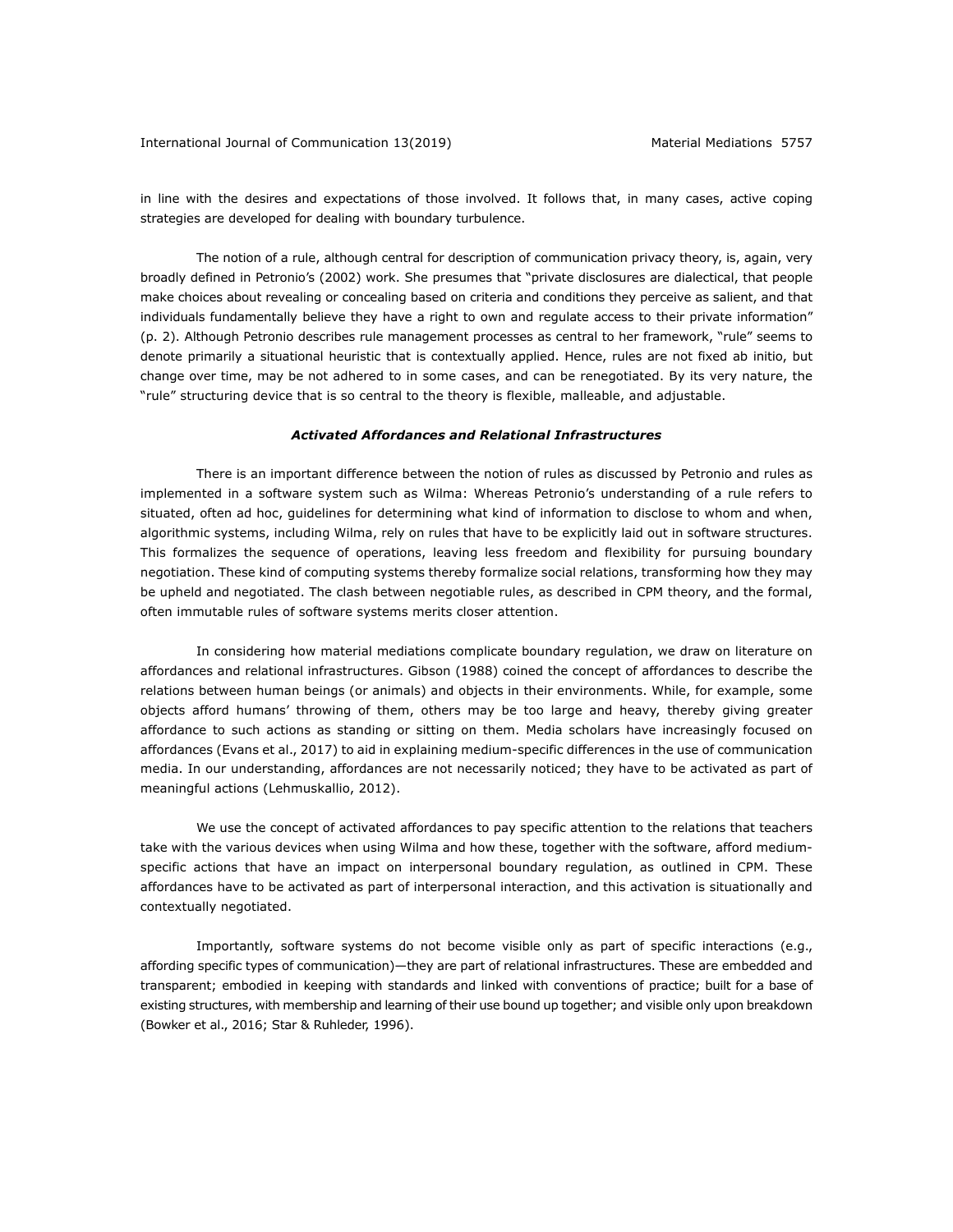A focus on relational infrastructures allows us to point toward the spatiotemporal settings in which Wilma is embedded, and it enables discussion of how these influence boundary negotiation. For example, software systems are presented somewhat differently on the basis of who is using them, while maintaining a recognizable common identity across sites. In CPM theory, rules are negotiated at both the individual-level and collective-level boundaries. Instances of boundary turbulence serve as lenses for examining the effect of activated affordances on boundary-negotiation processes at both levels. Because we consider infrastructures to be relational, we focus on negotiation processes of one particular social group at schools—teachers—and their activation of particular affordances, specifically those related to Wilma. By taking on the case of Wilma in Finnish high schools, our work addresses how material mediations affect the management of communication privacy in the presence of rules formalized in software code.

## **Material and Methods**

Our study examined teachers' experiences of using a specific online social-network tool and database application, for purposes of yielding insight into its role in their boundary-regulation processes. To this end, we examined the values and objectives built into Wilma, as they may be revealed by Wilma's main features and the types of action it allows for and encourages, and how teachers perceive its impact on their experiences of everyday school life in light of these. The data were collected by applying an approach similar to the walkthrough method (Light, Burgess, & Duguay, 2018) in going through the actual user interfaces used by selected high school teachers. Data were provided also by the software company's demo mode, which is used to sell the software to educational facilities. Our analysis of Wilma was complemented with examination of material from nine semistructured one-on-one interviews with Finnish high school teachers. The participants were recruited from public high schools in the Helsinki Metropolitan Area, where Wilma has been in long-term use. In the invitation, we asked teachers to take part in a study on the effects of the increasing everyday presence of various ICTs on their work and leisure. Of the nine interviewees, four were female and five were male. One had begun teaching only recently, whereas others had extensive experience. All participants used Wilma and other ICTs implemented in their school's work flow as a part of day-to-day professional life, although to a varying degree and with variable enthusiasm.

A transcription service was used for translating the interview data into textual form, and the two authors then collaboratively conducted thematic analysis (Braun & Clarke, 2006). The analysis focused specifically on understanding how material mediations complicate CPM, by coding relevant sections of the material and then interpreting these in more detail in reference to the empirical material and related literature. We regularly discussed findings and their interpretations by meeting in person and online. After several rounds of meetings, we concluded that thematic saturation (Guest, Bunce, & Johnson, 2006) had been achieved and deemed further interviews unnecessary. The interview excerpts presented below are translated from the original Finnish, with the aim of achieving accuracy in both meaning and style.

## **Findings and Interpretation**

Our analysis focused on teachers' accounts of boundary turbulence, their perceived needs for CPM, and the changes in codes of conduct they associate with the introduction of ICTs at schools in general and that of Wilma in particular. We illustrate the influences in terms of the boundary-negotiation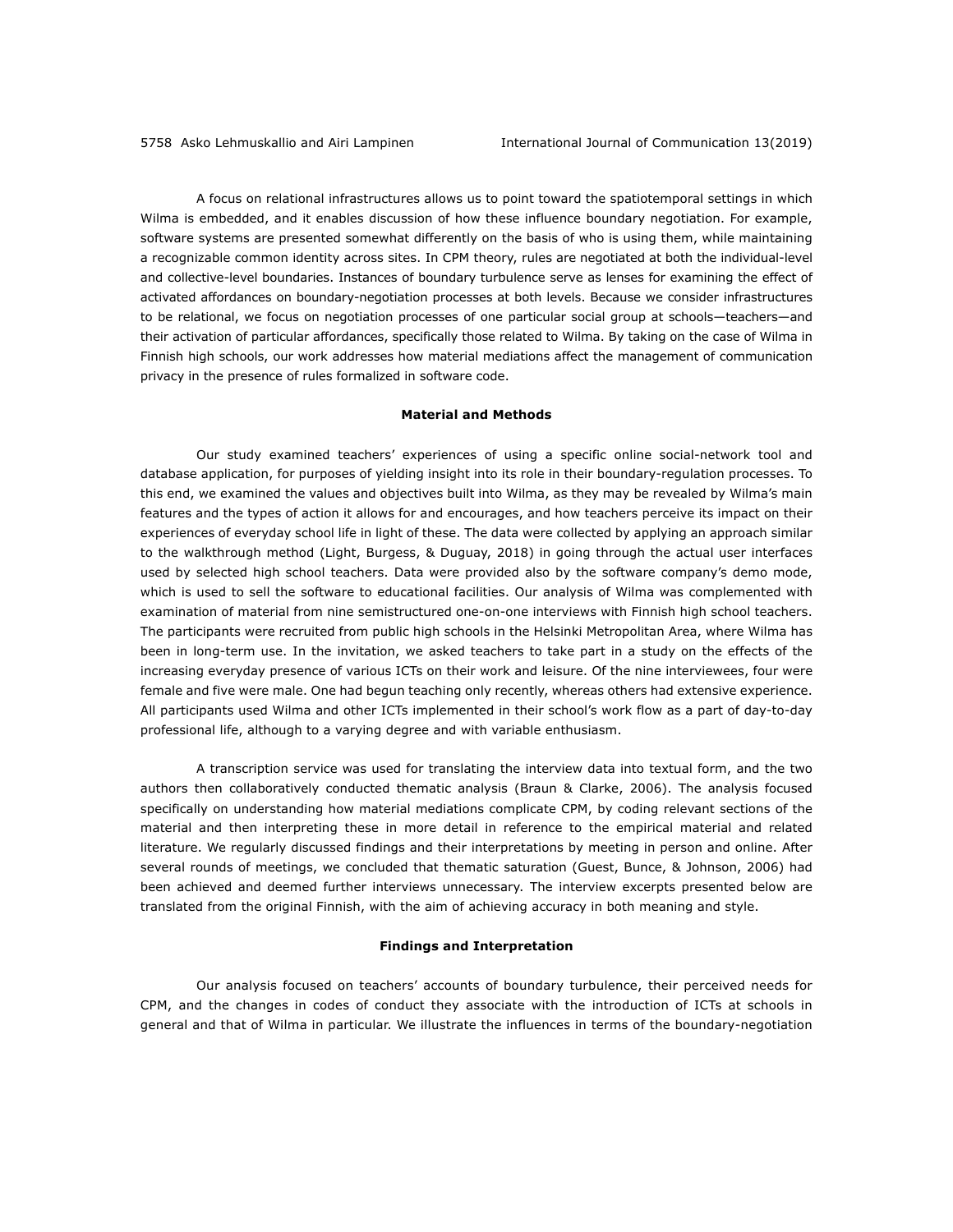dimensions outlined by Petronio: privacy-boundary linkage rules, boundary-ownership rules, and boundary-permeability rules.

#### *The First Major Theme: Formalized and Trackable Work Processes*

Wilma transforms how teachers contact parents, students, and fellow teachers. The rules specified within the software influence how individuals may act in the role of teacher, parent, or student. Wilma, as a software system, is built with logical sequences and formal rules in mind. Teachers are made accountable about how they follow specific instructions, without as much room for flexibility and renegotiation as is found in face-to-face encounters. This increases the likelihood of boundary turbulence.

## *Automation of Boundary Linkages*

Boundary linkages are the connections made to other people, extending privacy boundaries from individuals to dyadic and larger-group relations (Petronio, 2002, pp. 29–30). Making some linkages is expected. For example, when a student arrives at school late, the parents should be notified, and students should be informed in advance when a class is rescheduled. Wilma is used for exactly these types of purposes. Not all communication flows via Wilma, however. Instead, some individuals resort also to e-mail messages, social-network sites, phone calls, text messages (SMS), and face-to-face meetings. This makes it more challenging to coordinate communication flows in line with everyone's expectations and can lead to boundary turbulence.

Wilma automates some of these boundary linkages. This is in line with descriptions found in classic computer-supported cooperative work literature on work-flow systems wherein "formalism makes it possible to embed the categorisation into a computer system [with] parts of this formalism . . . entirely automated by the system" (Grinter, 1997, p. 173). All users receive particular access rights within Wilma, with their assigned roles determining their access to input information. This influences the possibility of negotiating boundary linkages because the ad hoc property familiar from face-to-face rule use is lost. The use of varying degrees of boundary linkages, commonplace in teachers' work, is more difficult to control: Because the details are disseminated to a predefined group, everyone receives the same information.

Punishments meted out for discipline are registered in Wilma under the heading "detentions." The user interface for teachers provides access to data about punishments for all students at their school, even those a particular teacher does not teach. This boundary linkage extends teachers' knowledge of the schools' students significantly beyond that in earlier forms of boundary linkage, wherein similar information would travel, but less systematically, through discussions among teachers.

### *Permanence of Boundary Co-Ownership*

Boundary linkages lead, in turn, to boundary co-ownerships. These need to be negotiated: Once private information is disclosed, the rules for rights and privileges related to the disclosed information must be agreed upon, if particular behavior is to be expected (Petronio, 2002, pp. 30–31). In schools, teachers are subject to various rules arising from their role, of which many are legally binding. Additionally, teachers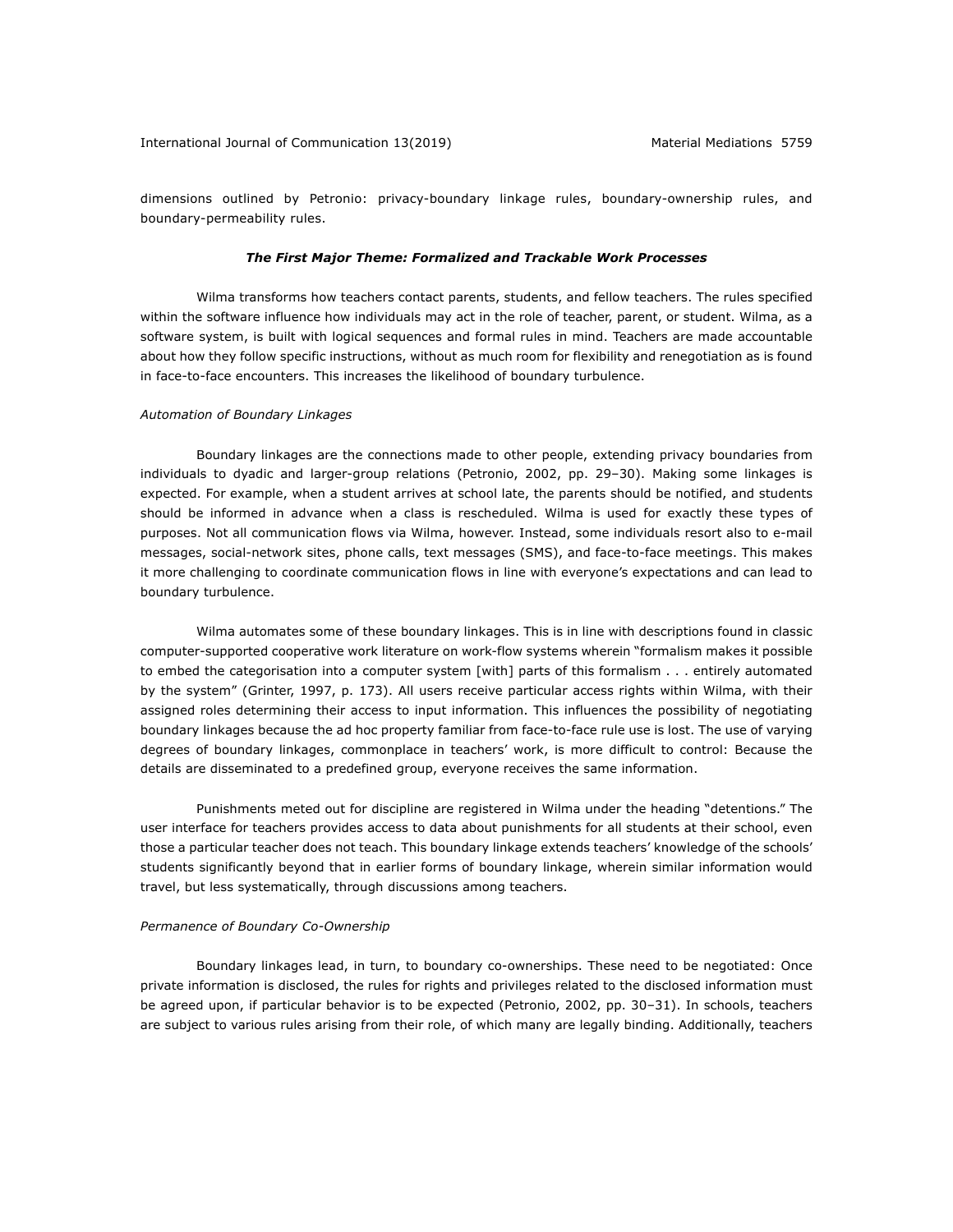have regular faculty meetings, where they may collectively discuss newly arisen issues. Many also speak directly with a few colleagues about the issues they face.

Wilma's automation of boundary linkages, coupled with the permanence of the communications entered in the system, leads, at times, to problems related to boundary co-ownership. To aid teachers in aligning their communication correctly, Wilma has inbuilt text corpora that present modes of address suggested as appropriate. The software provider has also published a guidebook, *Communicate Wisely With Wilma*. The guidebook notes the following:

The modes of addressing legal guardians are surprisingly important. Those kinds of messages seem to work best that (1) in addition to pointing out a problem also mention how the teacher would like the student to behave in the future and how this is useful, (2) say something that creates a belief in a positive outcome, and (3) ask the guardian for help or advice. (Furman, 2013, p. 4, authors' translation)

The descriptions of these rhetorical means, with templates provided in software as concrete examples, give teachers guidance for particular modes of address. The guidebook recommends explaining explicitly to parents how the teacher wishes the student to act in future, and why. Additionally, the message should contain a positive statement, showing belief in positive change. Finally, the message should underscore the role of the parent as the foremost expert on the child.

Because these modes for boundary linkages and co-ownership do not always meet the expectations of the stakeholders involved, the guidebook stresses a need to circumvent some of the elements inherent to Wilma if boundary turbulence with parents does occur. Especially recommended, also according to the interviewees, is the technique of not leaving traces of communication in the system if a parent is particularly strident, demanding, or even hostile. The guide recommends always communicating in person or by phone in these cases. This is in clear parallel to literature on how technology formalizes work flows and how people find ways to work around constraints that impede them from reaching their goals and collaborating with others (e.g., Bowers, Button, & Sharrock, 1995; Lee, Kusbit, Metsky, & Dabbish, 2015). Although this leaves more space for negotiation and can counteract the system's tendency to increase the tracking and surveilling of individuals' actions, it is also used to reduce teachers' liability in cases of conflict.

### *The Second Major Theme: Faster and More Colloquial Communication*

In the experiences of the teachers we interviewed, ritualized modes of communication, focusing on creation of an interpersonal setting for mutual awareness, respect, and recognition, seem absent from much of the computer-mediated communication in schools. On account of their position in the school's hierarchy, teachers are used to being addressed with deference, and if they are not, computing technologies are held to blame for part of the perceived loss.

### *Changes in Communication Frequency and Modes of Address*

Characteristics of communication technologies have an impact on the frequency of interpersonal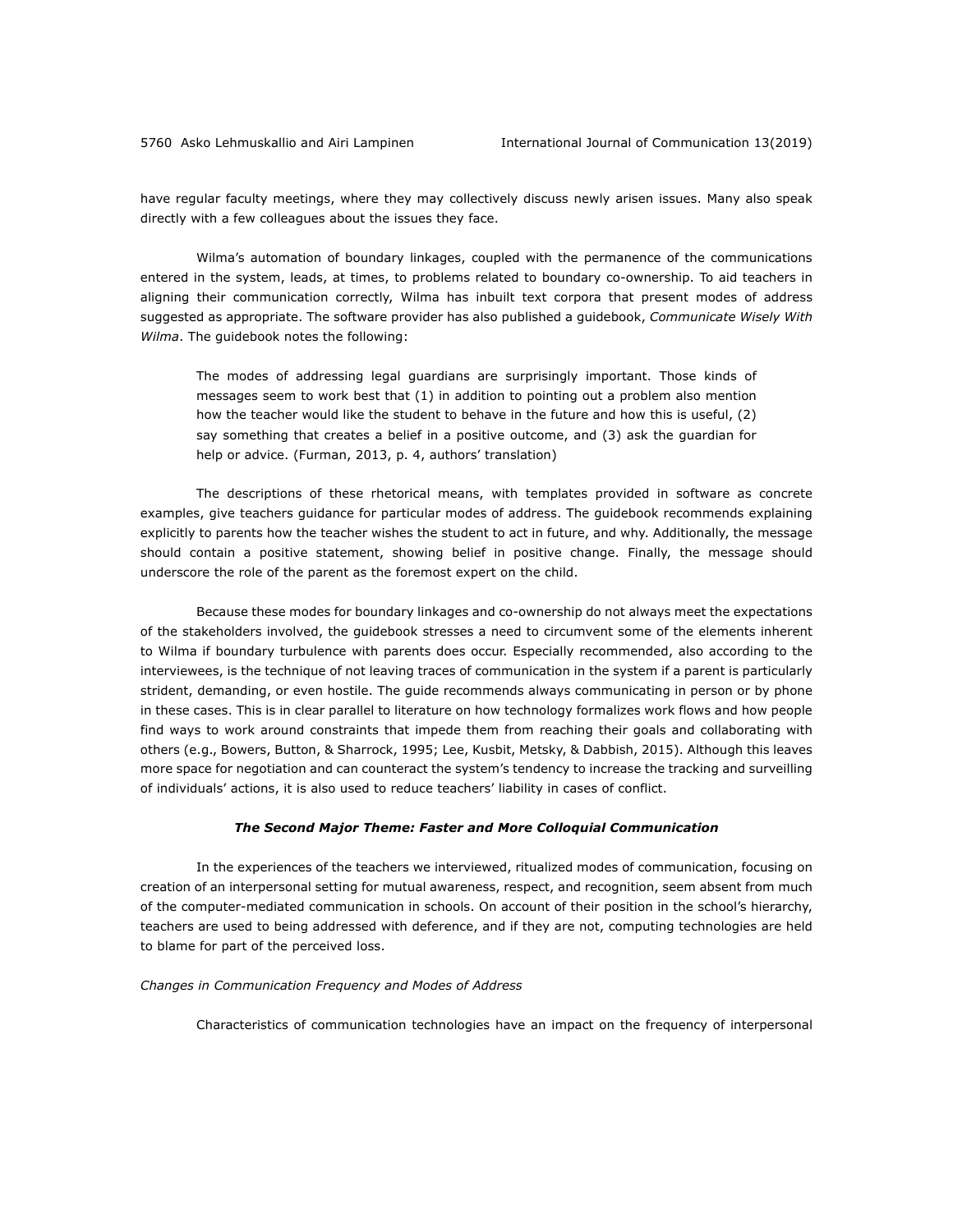contact and the modes of address that are used. Changes in these can result in boundary turbulence if communications are not consistent with expectations and relevant rules pertaining to deference and demeanor (Goffman & Best, 2005). Wilma is introduced not to a tabula rasa but in a particular sociotechnological environment that informs its uses. Another important source of norms related to Wilma comes from broader Internet cultures that espouse less formal modes of address, relatively short messages, and occasional bursts of frequent contact that subside quickly. Interviewee 1 stated,

Fundamentally, a kind of modesty, politeness, and skill in argumentation is lacking in Internet fora . . . . This comes to mind as I listen to the self-centered ways in which students think, act, and talk. I don't know whether it's due to the Internet or due to the parenting.

The less formal modes of address are accompanied by discussion of topics that teachers do not consider appropriate to the sphere of a teacher–student or a teacher–parent relationship. Many teachers draw their boundaries such that hobbies, the precise location of one's home, or holiday plans remain strictly separate from the professional realm. Some students and parents do not respect these boundaries. Turbulence is perceived when matters considered private are addressed in interpersonal discussions, in a manner that pollutes the purity of the separation of social roles.

## *Increasing Boundary Permeability and the Difficulties in Closure*

Questions about boundary linkages and co-ownership are related also to boundary permeability that is, the amount of information that is revealed or concealed in any interaction. The degree of boundary permeability ranges from complex webs of restrictions to complete openness. Although teachers have freedom for negotiating how they desire to relate to students and parents, ICTs can promote connections that otherwise might not be made—for instance, when it comes to automated suggestions for creating links on Facebook, a social media service all stakeholders use alongside Wilma.

Actually, I invited a few of them accidentally as "friends" . . . . It was at a time when I hadn't had much experience with social media. I just assumed there was a link to further friend invites. But then it was just the opposite; the software suggested friends, and new suggestions popped up. (Interviewee 2)

These nearly automated boundary linkages lead to boundary permeability that is not always obvious to all stakeholders. Seeing other parties' interactions from many realms of life is prone to prompt boundary negotiation. Excessive boundary permeability leads to situations wherein stakeholders become accidental co-owners of private information intended for other social domains. Because communication behavior from social-network services is seen spilling over to Wilma and into the classroom, some interviewees explicitly ask their students to change their way of communicating in these services, so as to "protect" modes of address in the school environment.

Although interfaces with others may be created via linkages, thereby opening a relationship, collapsed contexts in particular also lead to felt needs for closing those boundaries, effectively cutting off parts of one's communication network (for an overview of context collapse, see Vitak, 2012). Although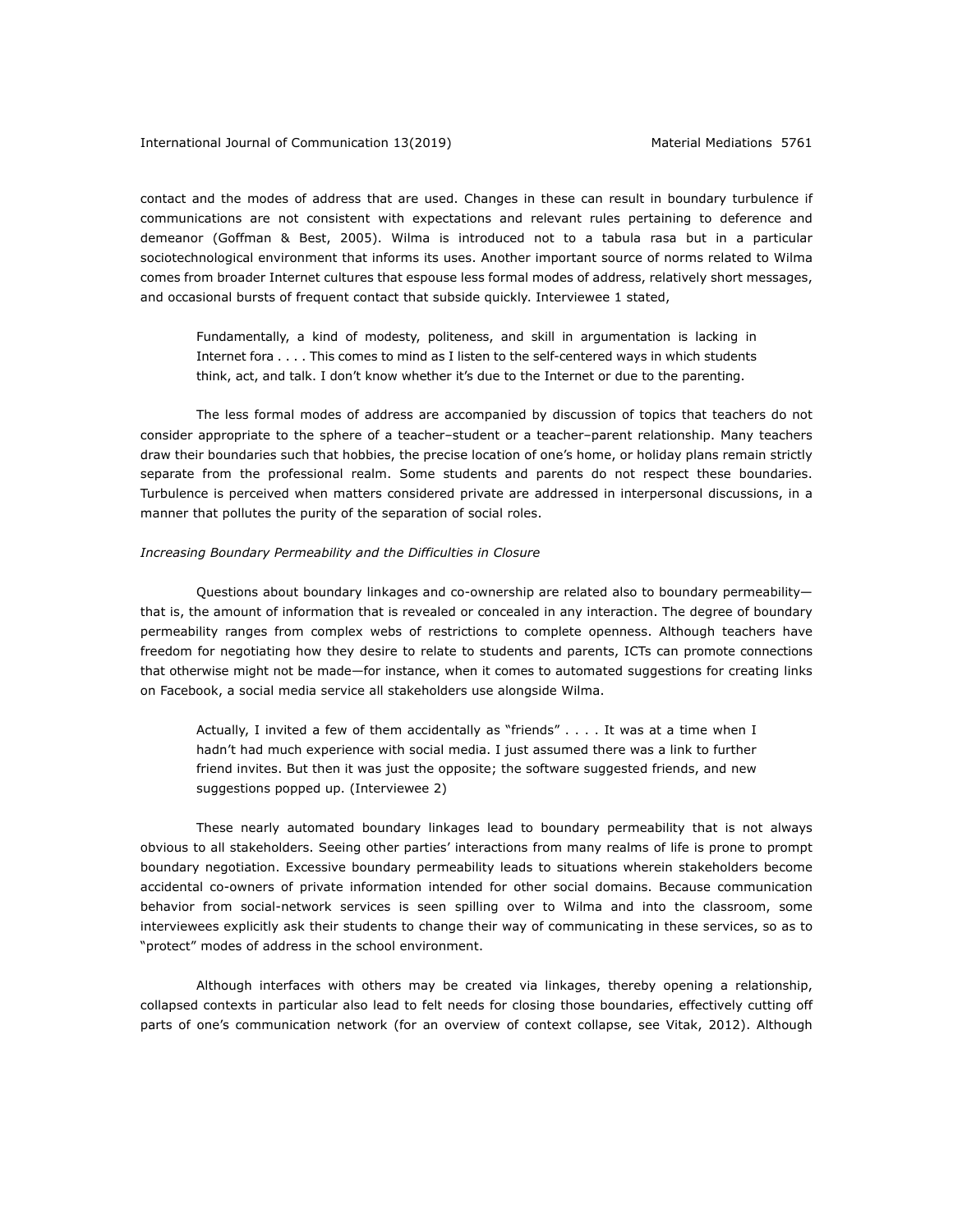Wilma must be used in accordance with the guidelines set forth by the service providers and within the school, potentially permeable boundaries established by other communication technologies may be closed down more effectively.

I've made it a principle not to accept students as "friends," not even if I'm able to not show them some of my own [social-network site] content. I decided to draw a line here. (Interviewee 3)

By negotiating sets of communication partners, media setting specifically, teachers get a sense of coping with the changes brought by ICTs. Yet these coping mechanisms are only partially effective, particularly as social media sites such as Facebook are designed to increase boundary permeability. Wilma and other ICTs introduced in schools provide additional flexibility with respect to some of the spatiotemporal constraints that teaching entails, but this flexibility itself is a source of new boundary turbulence. An extreme example of how teachers may cope with these pressures is one participant's choice of no longer having an Internet connection at home so as to protect the boundary between her home life and her professional role as a teacher.

## *The Third Major Theme: Intensified Everyday Experience at Work*

Teachers need to coordinate choices pertaining to media use with students, students' parents, and the school's other teachers and staff members. This need becomes keener as the availability and variety of media increases, and because mismatches are likely to cause boundary turbulence. Moreover, the requirements for keeping records in Wilma up to date serve to intensify teachers' everyday work experiences.

#### *Changes in the Variety of Communication Media Used*

Wilma allows easy, quick access to other stakeholders via a computing terminal, even if those parties are not available instantaneously. This is considered a great improvement on the previous modes of contact, such as trying to reach someone by landline phone or face-to-face meetings at the school. Although Wilma has not fully replaced these communication media, they tend to be reserved for special occasions, for which Wilma does not seem an appropriate medium—either because of technical affordances or in light of social norms.

At the same time, while the use of Wilma is suggested, communication technologies tend to be introduced on an "installed base" of existing infrastructure (Star, 1999). Wilma functions as one possible medium of contact among many and may not supplant others:

A guardian had sent an e-mail stating that a student won't be at school today. The teacher hadn't seen the e-mail and created a message in Wilma that the student has been away from school all day and the reason remains undetermined. The guardian had become angry, stating that e-mail had been sent and the school informed. So, I think guardians still expect you to read your e-mail every day. (Interviewee 4)

Wilma is designed to serve as an obligatory passage point in most teacher–parent communications (Callon, 1986), but it does not work as intended, because several parents expect teachers to check other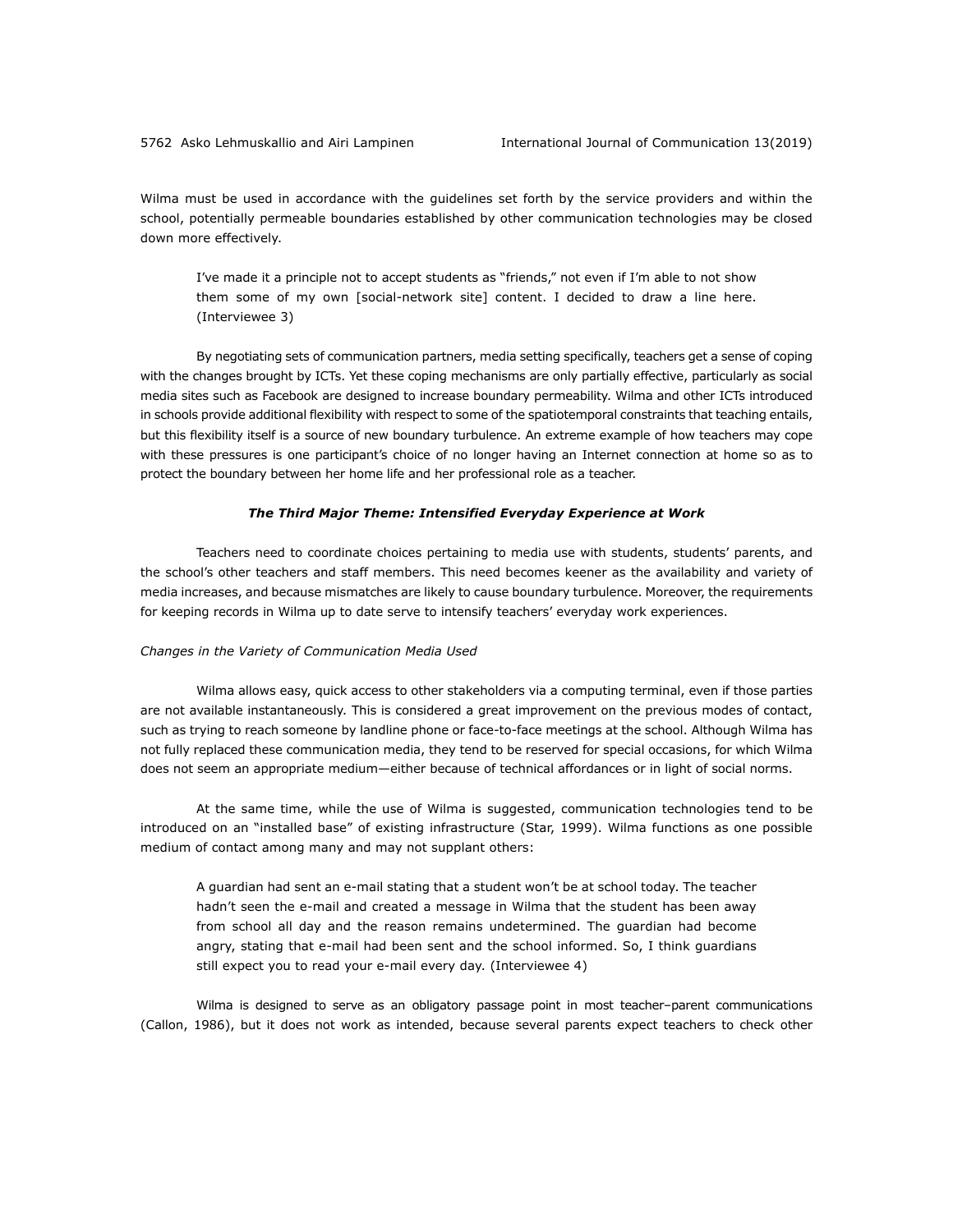communication media daily. E-mail, telephone calls, SMS messages, and messages sent via social-media services complicate the communication setting—one that was already spatiotemporally condensed into short breaks between classes— and lead to an intensified everyday experience.

Although the boundary turbulence caused by the disjunction in use of communication media between teachers and parents may be remedied over time—for instance, by instructing parents to contact teachers only via Wilma—there is a further complicating factor: Several students do not regularly check their Wilma accounts. This can make it hard for teachers to contact students outside class when doing so is necessary.

That has led several teachers to seek alternative means of reaching out, including the creation of separate social-network profiles on Facebook for contacting students. Some saw this as a fascinating new communication medium, but others expressed a fear that it could lead to further blurring of boundaries between teachers and students.

## *Constrained Settings for Using Wilma*

Wilma demands use of particular times and places for contact. Users must access it via a computing terminal, which in schools is usually found in the teachers' lounge and some classrooms. This means that teachers' access to the software system is constrained to classrooms, the teachers' lounge, or to their personal computers at home. The coupling of the use of Wilma to particular locations influences teachers' whereabouts in the school, along with how they structure their use of work time. Because using Wilma is mandatory, teachers must find the time in the course of their day to supply Wilma with the required information. This can feel taxing:

Unfortunately, we don't have enough computer terminals for teachers, and, since absences have to be noted as soon as possible in Wilma, it might happen that it's not possible to access a computer in the teachers' lounge in time. (Interviewee 4)

The combination of limited resources and a strict schedule for classes' start and end times means that terminals tend to get congested when the work day's schedule permits entering information. The constraints on settings for using the software system are considered a particular source of boundary turbulence, especially when teachers do not find an opportunity to report on events right after they have occurred so must remember the information until the next day. This affects the reporting, creating potential for delays and omission of information that should have been shared.

#### **Discussion**

The implementation of Wilma at schools, alongside other digital communication technologies, has increasingly formalized work processes and rendered them traceable. It has implicitly encouraged faster communication, in more colloquial styles, and has led to experiencing the everyday work environment as more intense. Flexible, heuristic rules applied in face-to-face settings need to be renegotiated in the presence of rules concretized in less mutable software code. Wilma makes these patterns clear. Importantly,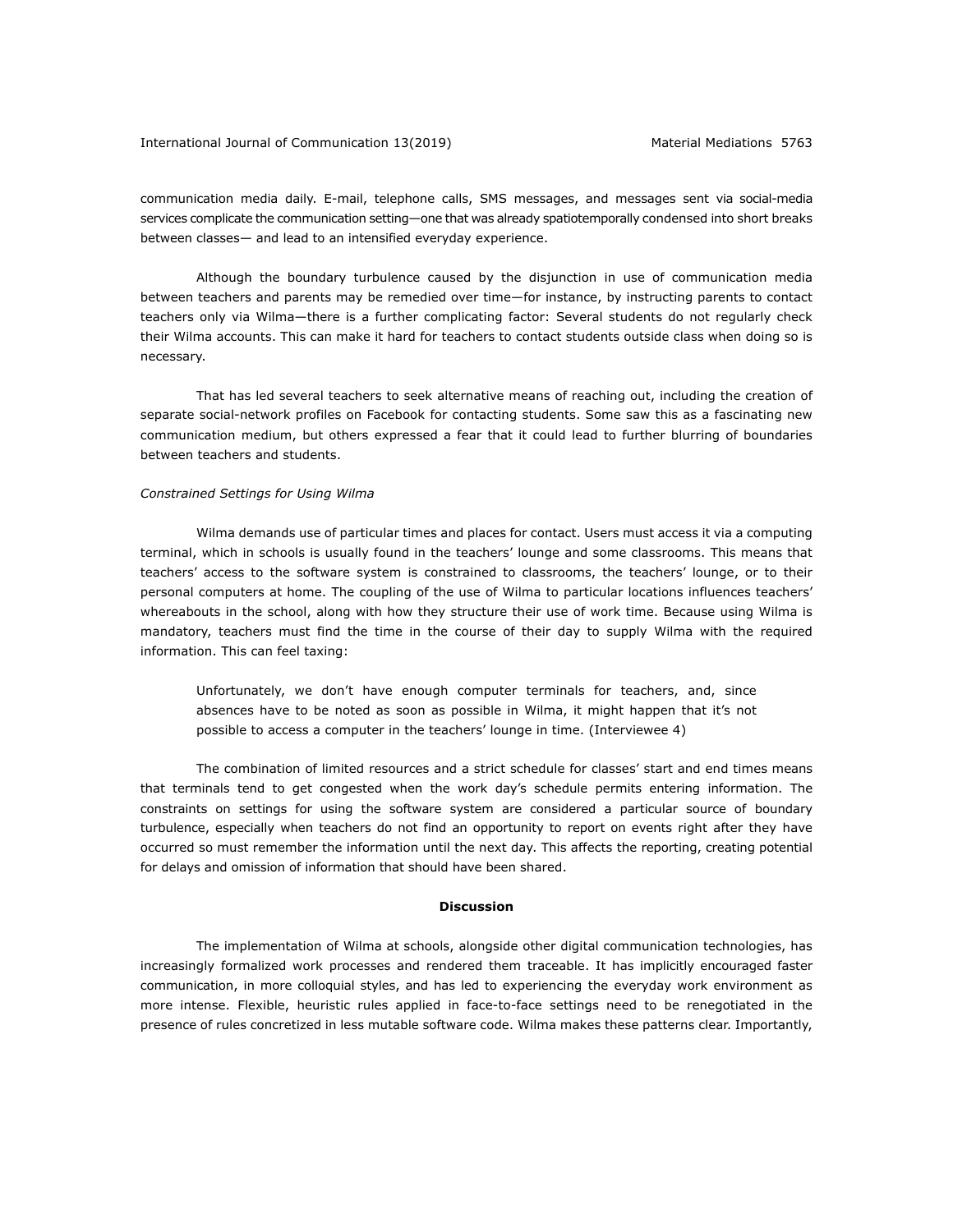systems of this sort, increasingly used in various countries, worldwide, play an integral role in normalizing being under digital surveillance while at work or at school (with regard to Facebook, see Fulton & Kibby, 2017; on electronic surveillance in the workplace, see Allen et al., 2007) while also eroding interpersonal relationships of trust between teachers and students. With the aid of communication media, responsibility for unpleasant interactions can be delegated to third parties, such as parents or the principal.

We can now examine the changes in accountability and the need to negotiate visibility that result from implementing such systems in school settings. These have implications for our understanding of rules as a central coordination mechanism in interpersonal boundary regulation.

## *Technical Accountability and the Need to Negotiate Visibility*

Documents, traceable data, and formal registers have weight in accounting for who is responsible when something goes wrong, hence some of the emphasis in the Wilma guidelines for teachers on the importance of not discussing contested matters within the system, directing teachers to revert to talking faceto-face or on the phone, so as not to leave traces. Here, technical mediation comes to the fore in CPM.

Teachers need to negotiate particular forms of visibility in computer-mediated environments. Instead of just filling in what has happened, they need to do so in context-specific ways so as to avoid conflicts. This dilemma between a desire for data and a desire to avoid involvement in conflicts leads to partial truths in terms of the information collected and later used in the assessment of students' performance.

The insistence on collecting more fine-grained data of the everyday at schools, in a standardized form that can be stored in databases and later analyzed from various perspectives, links the introduction of Wilma in schools to other areas of society in which particular value has been accorded to data. This entered discussion several decades ago in relation to private companies with the notion of informating (Zuboff, 1988), and it has gained more and more attention lately under the rubric of datafication (van Dijck, 2014). As the amounts of information stored globally in digital form have surged, it is no wonder that associated questions of access, use, and rights related to data are being voiced ever more loudly, including in terms of surveillance capitalism (Zuboff, 2015) and data colonialism (Couldry & Mejias, 2018). What has received less attention in these discussions are the partial truths inherent to the data collected. It is especially relevant to note that the data collected always incorporate the specific social relations from which they are accumulated.

The rhetoric of technical accountability stresses the importance of inscriptions and implies the necessary partiality of these inscriptions, but the use of Wilma also shifts the spatiotemporal whereabouts of teachers at the school, hence directly influencing their location about social interaction and the need to negotiate visibility. With access to the school's Wilma terminals being limited in time and space, teachers are encouraged to do some of their work at home. Interaction that used to be face-to-face and less frequent has changed and now involves a range of technical inscriptions, leaving teachers less time for meeting students or parents in person, outside classroom or software settings. This is in parallel with what has been happening in other sectors, such as the health domain (Ruckenstein & Schull, 2017).

In another influence pattern, while Wilma is made obligatory for teachers, both students and parents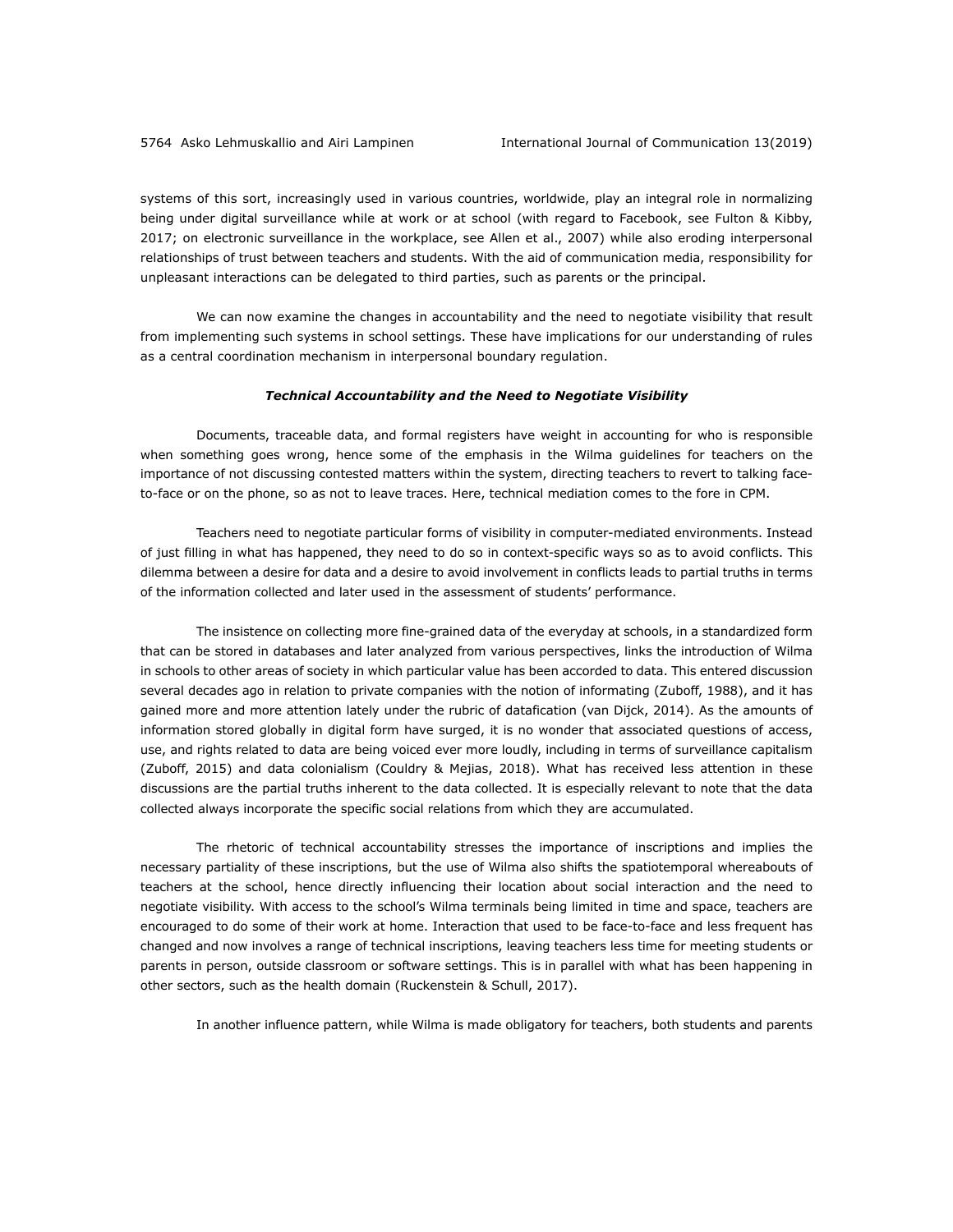continue to rely on a mix of communication media, including phone calls, SMS, social-media messages, and email, thereby largely circumventing schools' efforts to build clear passage points. This complicates the boundary-negotiation processes further, since some communications must reliably reach every member of a large set of intended recipients while attempts are made to keep others between only a few people. Hence, Wilma is less an "immutable mobile" than a boundary object, "plastic enough to adapt to local needs and constraints of the several parties employing them" (Star, 1989, p. 46), built on an installed base.

## *Communication Privacy Management and Mediated Rules*

Petronio's CPM theory is useful for teasing apart the kinds of boundary negotiation that teachers face when dealing with new communication technologies that collapse and transform contexts. As a rulebased approach to communication and coordination (Petronio, 2002, pp. 10–12, 37), CPM theory discusses rules as providing guidelines (Petronio, 2002, pp. 58, 138) for behavior. These are flexible, adjustable, and negotiable. Teachers get socialized into preexisting rules, and they may, for example, refer to legal guidelines and codified best practices. Both rules and their negotiation are sometimes explicit and at other times implicit, and some of these rules take the form of routines whereas others get tied to particular events and are applied only seldom (Petronio, 2002, pp. 72–83).

Being a teacher is a shared undertaking that relies not only on the rules that teachers decide upon but also on the curricula they are tasked with following and the relations they engage in with students, colleagues, parents, and supervisors. Accordingly, "teacher" is a description for a particular entanglement that involves a person taking up a host of relations and weaving them together into a more or less coherent whole. A teacher negotiates boundaries relative to other people, making decisions on what kind of information to disclose, to whom, as Petronio suggests, with the aid of heuristic rules. A teacher has particular expectations of what being a teacher means, as well as expectations of other people's expectations. Each teacher attempts to situate the personal understanding of being a teacher in line with these expectations. This task is simplified somewhat by teachers' education experiences of both studying at school and attending a university. Additionally, in Finland, the National Board of Education publishes national educational curricula that provide guidelines for teachers' work.

These aids notwithstanding, teachers have to deal professionally with fundamental insecurity surrounding the role of a teacher. On account of the relationality of being a teacher, teachers necessarily negotiate interpersonal boundaries with other people in a work context, whether boundaries with students, parents, peers, or supervisors. If a teacher is to act in these relational environments, the boundaries have to be porous, and they are regularly subject to change. Therefore, teachers must make efforts to negotiate boundary linkages, co-ownership, boundary permeability, and boundary closures. This negotiation becomes more difficult when teachers need to adhere to rules that are formalized in software code and that, hence, leave less flexibility for renegotiation work. Interpersonal roles become more rigid, whereas hierarchies between roles are softened with the more colloquial modes of communication used in these computer-mediated settings.

Recent CPM studies have focused on boundary negotiation processes in computer-mediated environments, examining, for example, how the affordances of social network sites impact privacy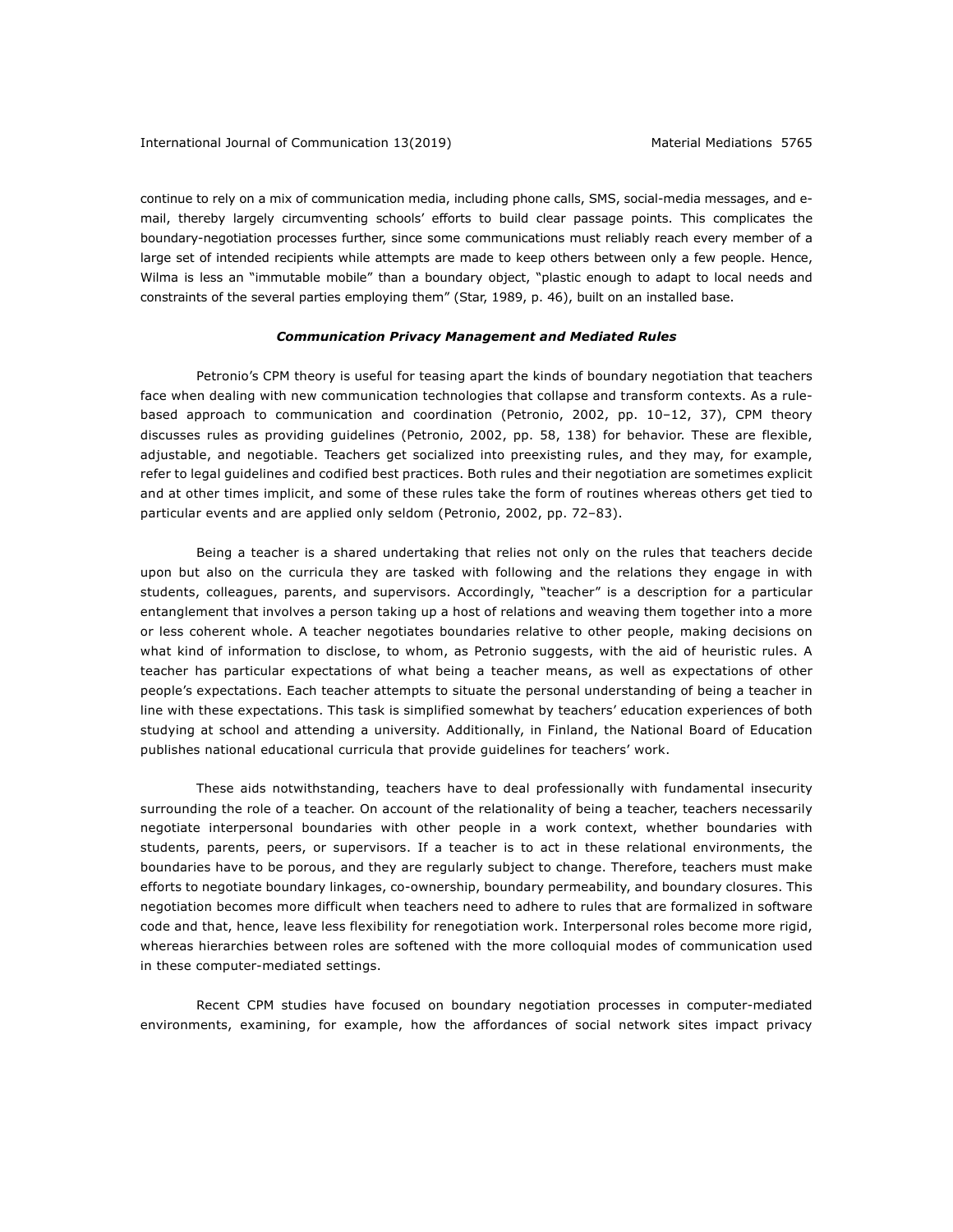management (Litt & Hargittai, 2014; Pike et al., 2009; Vitak & Kim, 2014), how the lack of explicit and well-established privacy rules in online settings such as social media is a key factor in bringing about privacy violations and boundary turbulence (DeGroot & Vik, 2017), and how young people increasingly consider surveillance an everyday aspect of social life (Fulton & Kibby, 2017). Others have drawn on Altman's consideration of how physical space plays into interpersonal boundary regulation, finding this framing helpful for mapping how people negotiate boundaries in online settings that differ from the spatial and temporal structures familiar from face-to-face interactions (Palen & Dourish, 2003; Stutzman & Hartzog, 2012).

We have added to this work on the role of communication technologies in managing boundary negotiations by showing how implementing a computing system such as Wilma affects rules for boundary negotiation. Because communication technologies have important influence on how boundary negotiation may be performed, they should not be considered transparent means to an end. The material mediation of communication calls for reassessing the rules for "proper" social interaction because the bandwidth of both verbal and nonverbal communication changes with mediation, as do the ways of storing, processing, and transmitting data relevant for social interaction. What may be made transparent, and what remains opaque, depends on the affordances of digital technologies (Flyverbom, Leonardi, Stohl, & Stohl, 2016), and especially on how these are activated in specific situations (Lehmuskallio, 2012). For example, the temporal sequences in social interaction may change in consequence of the media-use-afforded possibilities opened by "time axis manipulation" (Krämer, 2006)—influencing such outcomes as who gets addressed when, in which order, and by what means. Boundary linkages, co-ownership, and permeability change as systems such as Wilma are introduced, and made obligatory, at schools and beyond. Hence, greater awareness on the part of implementers, users, and scholars alike can enrich the whole of society.

We have highlighted that the flexibility for rule negotiation characteristic of face-to-face communication is lacking in many computing environments. Here, rules, often decided upon in the software-development stage, are formalized in software code. Algorithms with particular contingencybased structures specify certain sequences of operation in advance, and these may not be readily manipulated at will afterward, because mass-produced software is not created to afford "on-the-fly" changes by users during situated negotiation. The case of Wilma concretizes several aspects of this formalization of social relations, including determining how people are categorized, who gets which kinds of access rights, and what options exist for sharing one's information with others. Interestingly, while fuzzy privacy boundaries are a possible source of boundary turbulence (Petronio, 2002), our study shows that so too are strict rules, as they leave little space for boundary negotiation. Wilma is an important example of restructuring and solidifying organizational structures at schools, but we believe it to represent only the tip of an iceberg. Going forward, we expect to see further boundary turbulence related to computer-mediated formalization of social interactions, and the felt situational needs for ability to renegotiate these. Most importantly, these systems, once implemented, will accustom various social stakeholders to constant monitoring and routine accounting, thus advancing the normalization of surveillance practices. This is why we need to pay closer attention to how the rules of engagement may be coordinated.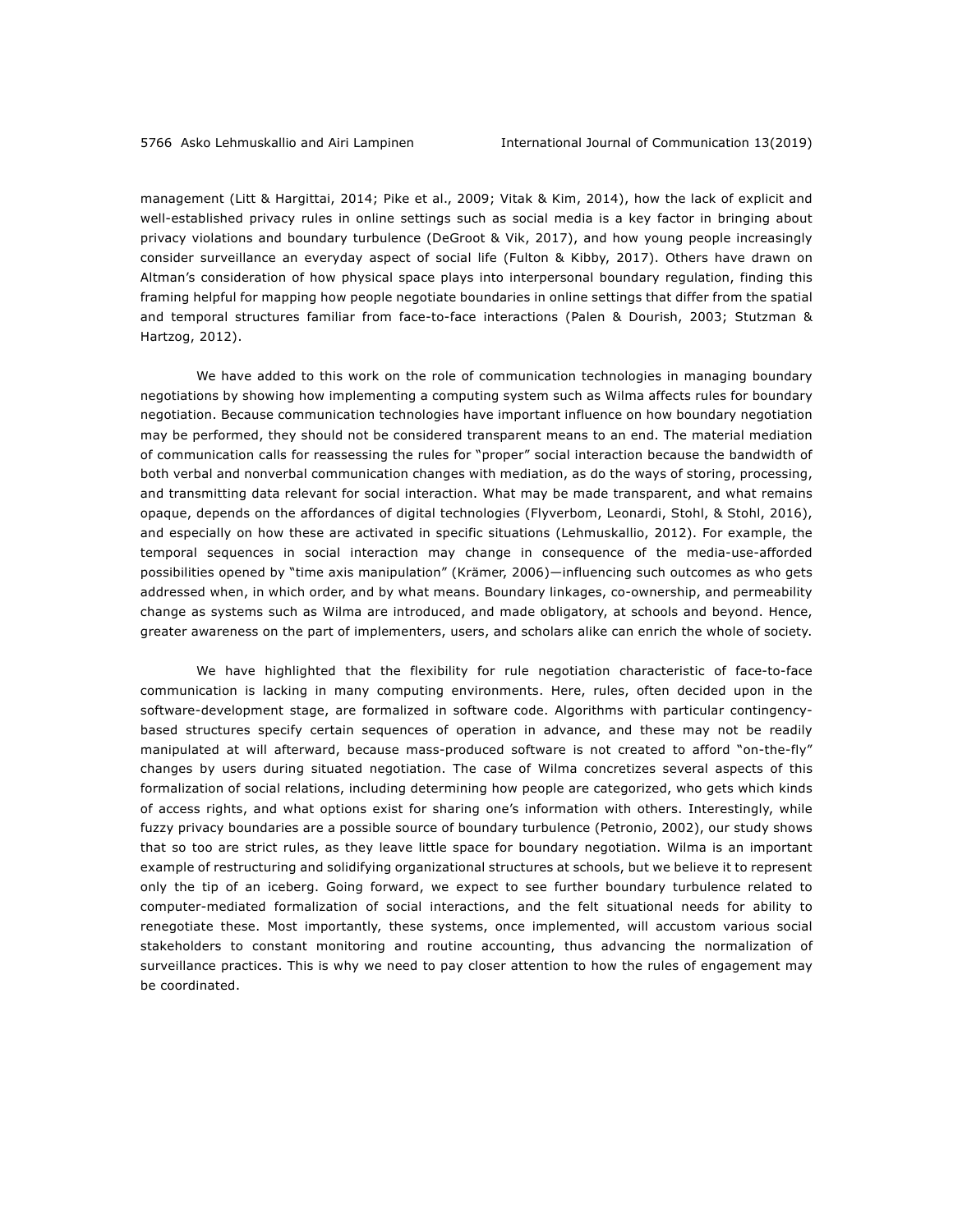## **References**

- Allen, M. W., Coopman, S. J., Hart, J. L., & Walker, K. L. (2007). Workplace surveillance and managing privacy boundaries. *Management Communication Quarterly, 21*(2), 172–200.
- Altman, I. (1975). *The environment and social behavior: Privacy, personal space, territory, crowding*. Monterey, CA: Brooks/Cole.
- Altman, I. (1977). Privacy regulation: Culturally universal or culturally specific? *Journal of Social Issues, 33*(3), 66–84.
- Bowers, J., Button, G., & Sharrock, W. (1995). Workflow from within and without: Technology and cooperative work on the print industry shopfloor. *Proceedings of the Fourth European Conference on Computer-Supported Cooperative Work: ECSCW '95* (pp. 51–66). Dordrecht, Netherlands: Springer.
- Bowker, G. C., Timmermans, S., Clarke, A. E., & Balka, E. (2016). *Boundary objects and beyond: Working with Leigh Star*. Cambridge, MA: MIT Press.
- Braun, V., & Clarke, V. (2006). Using thematic analysis in psychology. *Qualitative Research in Psychology, 3*(2), 77–101.
- Callon, M. (1986). Some elements of a sociology of translation: Domestication of the scallops and the fishermen of St Brieuc Bay. In J. Law (Ed.), *Power, action and belief: A new sociology of knowledge?* (pp. 196–223). London, UK: Routledge.
- Child, J. T. & Petronio, S. (2011). Unpacking the paradoxes of privacy in CMC relationships: The challenges of blogging and relational communication on the Internet. In K. Wright & L. Webb (Eds.), *Computer-mediated communication in personal relationships* (pp. 21–40). New York, NY: Peter Lang.
- Child, J. T., Haridakis, P. M., & Petronio, S. (2012). Blogging privacy rule orientations, privacy management, and content deletion practices: The variability of online privacy management activity at different stages of social media use. *Computers in Human Behavior, 28*(5), 1859–1872. doi:10.1016/j.chb.2012.05.004
- Child, J. T., & Westermann, D. A. (2013). Let's be Facebook friends: Exploring parental Facebook friend requests from a communication privacy management (CPM) perspective. *Journal of Family Communication, 13*(1), 46–59. doi:10.1080/15267431.2012.742089
- Couldry, N., & Mejias, U. A. (2018). Data colonialism: Rethinking big data's relation to the contemporary subject. *Television and New Media, 20*(4) 336–349. doi:10.1177/1527476418796632

DeGroot, J. M., & Vik, T. A. (2017). "We were not prepared to tell people yet": Confidentiality breaches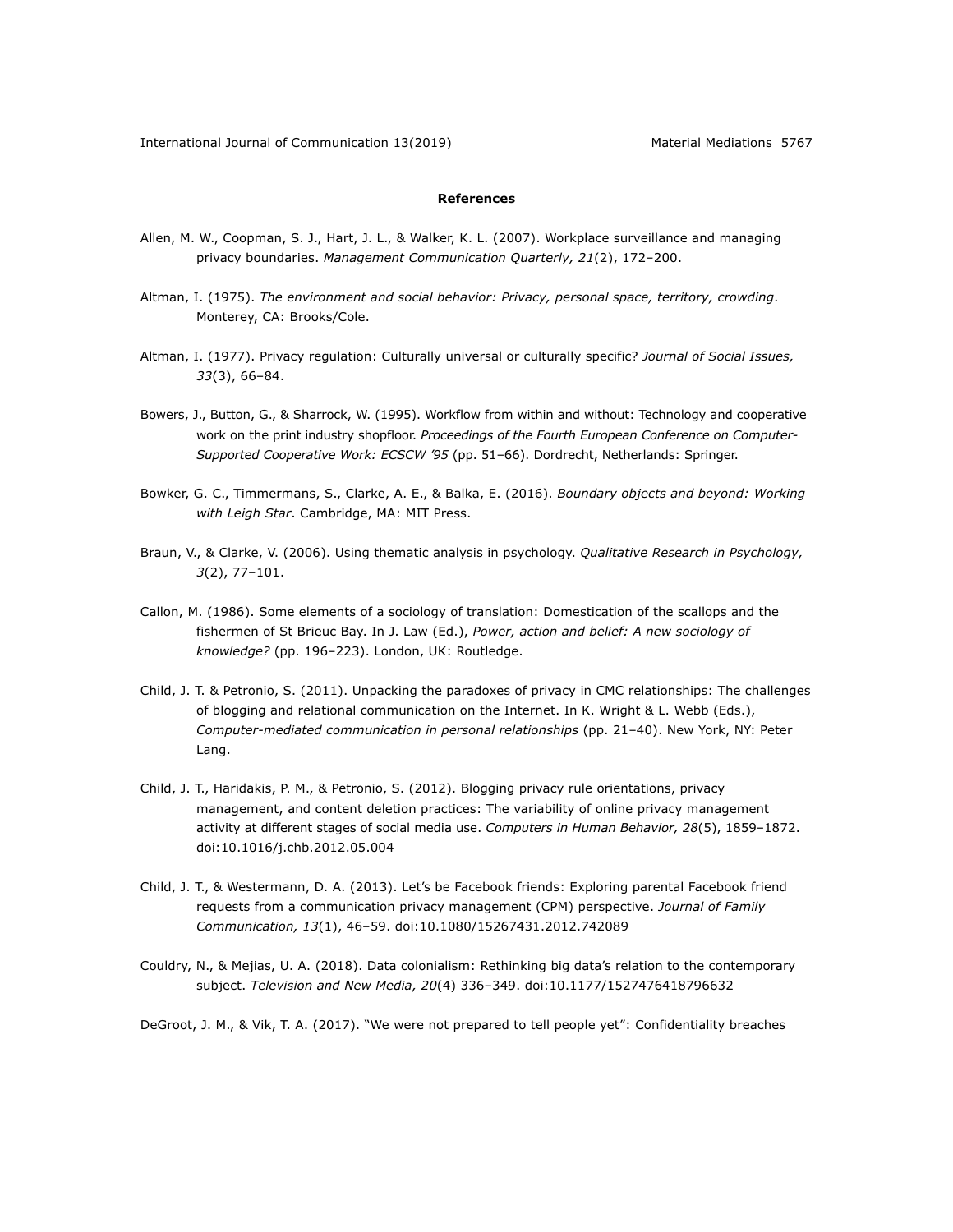and boundary turbulence on Facebook. *Computers in Human Behavior, 70*, 351–359.

- Dijck, J. van. (2014). Datafication, dataism and dataveillance: Big Data between scientific paradigm and ideology. *Surveillance & Society, 12*(2), 197–208.
- Evans, S. K., Pearce, K. E., Vitak, J., & Treem, J. W. (2017). Explicating affordances: A conceptual framework for understanding affordances in communication research. *Journal of Computer-Mediated Communication, 22*(1), 35–52. doi:10.1111/jcc4.12180
- Flyverbom, M., Leonardi, P. M., Stohl, C., & Stohl, M. (2016). The management of visibilities in the digital age. *International Journal of Communication, 10*, 98–109.
- Frampton, B. D., & Child, J. T. (2013). Friend or not to friend: Coworker Facebook friend requests as an application of communication privacy management theory. *Computers in Human Behavior, 29*(6), 2257–2264. doi:10.1016/j.chb.2013.05.006
- Fulton, J. M., & Kibby, M. D. (2017). Millennials and the normalization of surveillance on Facebook. *Continuum, 31*(2), 189–199.
- Furman, B. (2013). *Viesti Wilmalla viisasti. Opettajan opas kodin ja koulun väliseen sähköiseen viestintään* [Communicate wisely with Wilma]. Vaasa, Finland: StarSoft.
- Gibson, J. J. (1988). *The ecological approach to visual perception*. Hillsdale, NJ: Erlbaum.
- Gillespie, T., Boczkowski, P. J., & Foot, K. A. (2014). *Media technologies: Essays on communication, materiality, and society*. Cambridge, MA: MIT Press.
- Goffman, E., & Best, J. (2005). *Interaction ritual: Essays in face-to-face behavior*. New Brunswick, NJ: Aldine Transaction.
- Grinter, R. (1997). Doing software development: Occasions for automation and formalisation. *Proceedings of the Fifth European Conference on Computer Supported Cooperative Work* (pp. 173–188). Dordrecht, Netherlands: Springer.
- Guest, G., Bunce, A., & Johnson, L. (2006). How many interviews are enough? An experiment with data saturation and variability. *Field Methods, 18*(1), 59–82. doi:10.1177/1525822X05279903
- Guribye, F. (2015). From artifacts to infrastructures in studies of learning practices. *Mind, Culture, and Activity, 22*(2), 184–198. doi:10.1080/10749039.2015.1021358
- Hosek, A. M., & Thompson, J. (2009). Communication privacy management and college instruction: Exploring the rules and boundaries that frame instructor private disclosures. *Communication Education, 58*(3), 327–349. doi:10.1080/03634520902777585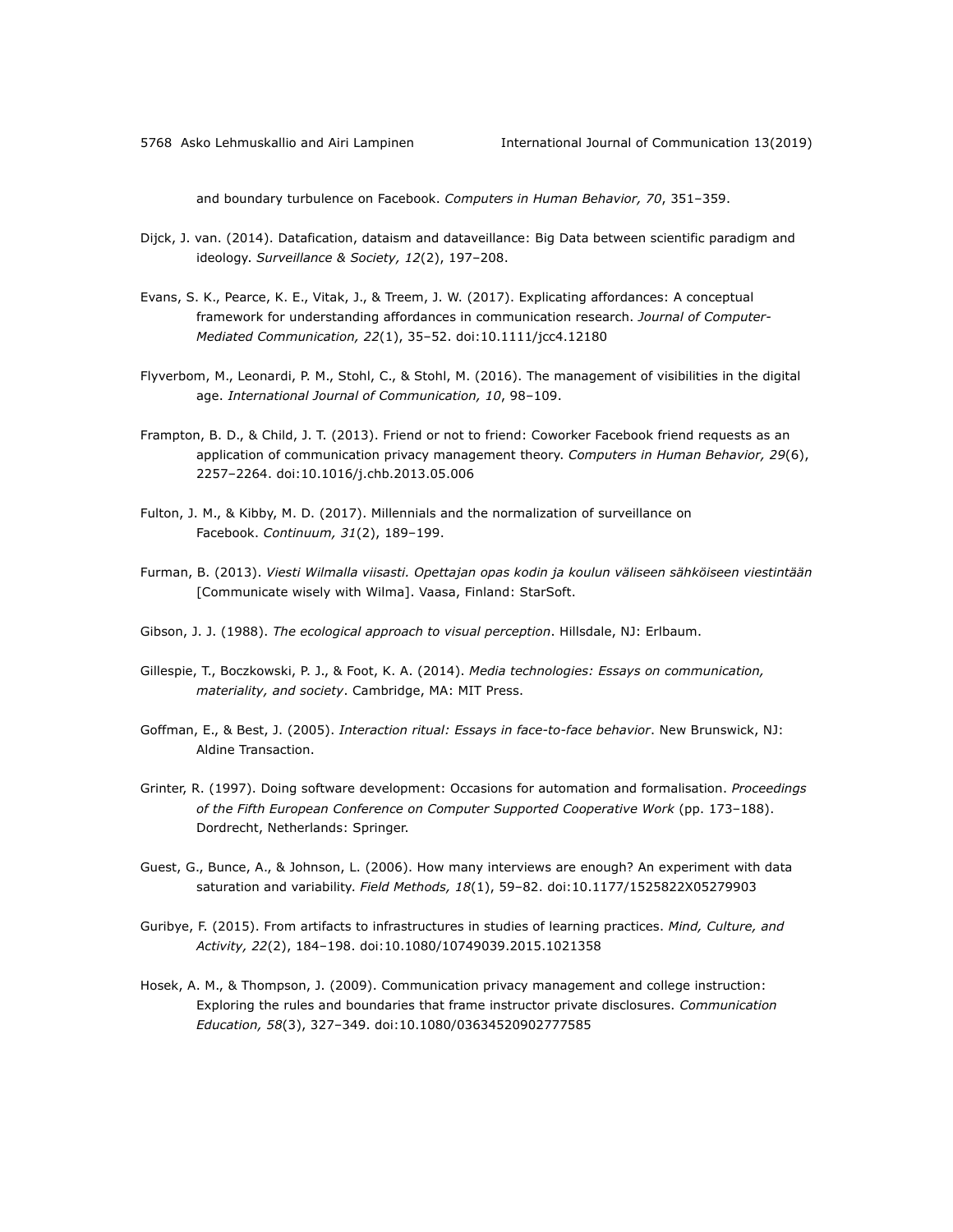- Imlawi, J., & Gregg, D. (2014). Engagement in online social networks: The impact of self-disclosure and humor. *International Journal of Human–Computer Interaction, 30*(2), 106–125.
- Krämer, S. (2006). The cultural techniques of time axis manipulation: On Friedrich Kittler's conception of media. *Theory, Culture and Society, 23*(7/8), 93–109. doi:10.1177/0263276406069885
- Lampinen, A. (2016). Hosting together via Couchsurfing: Privacy management in the context of network hospitality. *International Journal of Communication*, *10*(20), 1581–1600.
- Lauer, J. (2012). Surveillance history and the history of new media: An evidential paradigm. *New Media & Society, 14*(4), 566–582. doi:10.1177/1461444811420986
- Lee, M., Kusbit, D., Metsky, E., & Dabbish, L. (2015, April). *Working with machines: The impact of algorithmic and data-driven management on human workers*. Paper presented at the 33rd Annual ACM Conference on Human Factors in Computing Systems, Seoul, Republic of Korea.
- Lehmuskallio, A. (2012). Pictorial practices in a "Cam Era." Tampere, Finland: Tampere University Press.
- Light, B., Burgess, J., & Duguay, S. (2018). The walkthrough method: An approach to the study of apps. *New Media & Society, 20*(3), 881–900. doi:10.1177/1461444816675438
- Litt, E., & Hargittai, E. (2014). A bumpy ride on the information superhighway: Exploring turbulence online. *Computers in Human Behavior, 36*, 520–529.
- Marwick, A. E., & boyd, d. (2014). Networked privacy: How teenagers negotiate context in social media. *New Media & Society, 16*(7), 1051–1067. doi:10.1177/1461444814543995
- Nissenbaum, H. (2010). *Privacy in context: Technology, policy, and the integrity of social life*. Stanford, CA: Stanford Law Books.
- Palen, L., & Dourish, P. (2003). Unpacking privacy for a networked world. *Proceedings of the SIGCHI Conference on Human Factors in Computing Systems* (pp. 129–136). Fort Lauderdale, FL: ACM.
- Petronio, S. S. (2002). *Boundaries of privacy: Dialectics of disclosure*. Albany, NY: State University of New York Press.
- Petronio, S. (2013). Brief status report on communication privacy management theory. *Journal of Family Communication, 13*(1), 6–14. doi:10.1080/15267431.2013.743426
- Pike, J. C., Bateman, P. J., & Butler, B. S. (2009). I didn't know you could see that: The effect of social networking environment characteristics on publicness and self-disclosure. *AMCIS 2009 Proceedings*, 421. Retrieved from https://aisel.aisnet.org/amcis2009/421